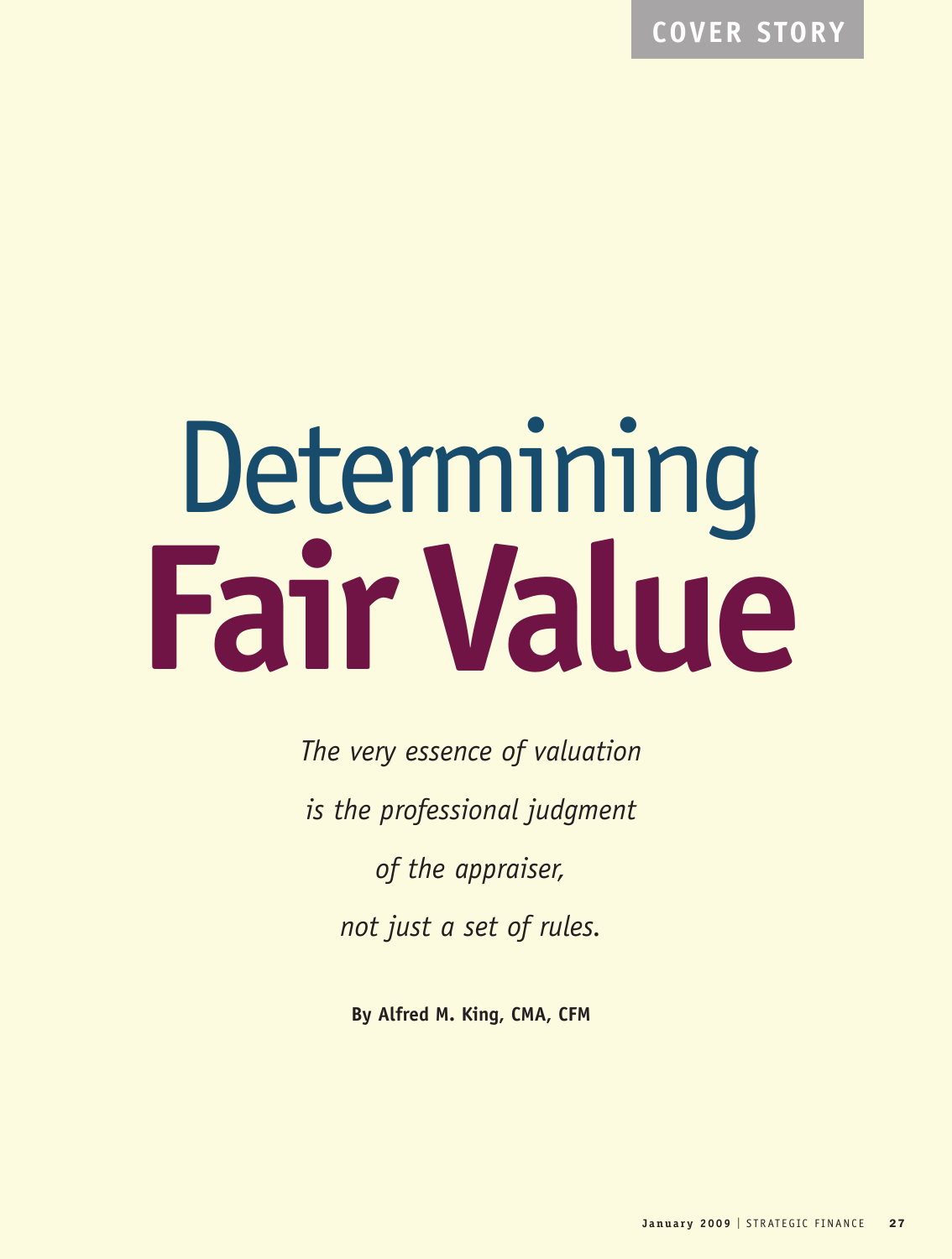## **COVER STORY**

Francisco Caracteria<br>Francisco Caracteria<br>Francisco Caracteria<br>Francisco Caracteria air value financial reporting is being blamed for the subprime meltdown, bank failures, the credit crunch, and the current recession. Global warming is about the only thing not being blamed on fair value (FV) and markto-market (MTM) accounting. Before we're through, however, MTM will probably be blamed for global warming, obesity, and the collapse of Detroit's Big 3 domestic automakers.

Rarely have technical accounting, valuation, and financial reporting issues received so much attention from politicians, think tank specialists, columnists, and even TV journalists. Combined, these voices have raised the temperature of the discussion while shedding very little light on the issues.

It should be no surprise that the public—unhappy with market turmoil, bailouts, tight money, and a plunging stock market—is ready to point the finger at any and all participants within the business sector. Since it's easy to blame MTM if you don't really understand it, cries for a mandatory "change" in accounting rules are receiving a surprising amount of traction.

The following quote from a November 13, 2008, letter written by the American Bankers Association (ABA) to the Financial Accounting Standards Board (FASB) puts the basic issue into perspective:

"Recording OTTI [other than temporary impairment] that is based on credit impairment is non-controversial in the banking industry—financial institutions fully understand and support the need to record such impairment. However, there has been and continues to be much controversy over **recording losses that are based on the market's perception of value (fair value), which often results in recognizing losses that exceed credit losses or recording losses for instruments that have experienced no credit problems and are fully performing in accordance with their terms.** [emphasis added] The erosion of earnings and capital due to a market's perception of losses or due to a lack of liquidity that drives values lower is misleading to investors and other users of financial statements."

#### **What Is Mark-to-Market Accounting?**

For many years companies were able to show on their balance sheet the cost of securities they owned. U.S. Generally Accepted Accounting Principles (GAAP) seemingly said you should never anticipate gains (writing assets up) until they are realized. Meanwhile, losses should be recognized as soon as possible. This appeared to be a one-way street: "Good news" (gains) was hidden from creditors

and shareholders, but "bad news" (losses) was recognized. The rule about taking losses "immediately" really meant that write-downs had to be taken only when a decline in market value of securities was considered "other than temporary." Since it was hard to define a "temporary" decline in market price, many companies chose to retain the original cost value on the balance sheet. They would disclose as supplementary information the current market price(s) of the traded securities they owned. This way, shareholders and creditors could get a picture of the "real" economics of the business.

Further, by showing original cost on the balance sheet and current market values in the footnotes or in parentheses, the company avoided reporting gains and losses from changes in the market price of securities unless, and until, they were actually sold. Companies were happy with this approach, and there were few complaints from financial analysts because it was easy to adjust the balance sheet for those who wanted to make that effort.

But a few journalists, academics, and analysts complained that this approach permitted companies to "cherry-pick" gains and losses. By selling stock with a built-in profit, the company would report an increase in income and earnings per share (EPS). If there had been some windfall and the company wanted to offset the gain, they could always sell securities that traded below the actual cost. This combination of choosing when to recognize gains and losses was referred to as "earnings management" and was criticized severely.

At the same time this debate was going on, the policy makers at the FASB were making a revolutionary change in financial reporting. Many members of the Institute of Management Accountants (IMA®) will remember that the original mantra of accounting was to "match" revenues and expenses. This was the gold standard for those who studied accounting as an undergraduate more than 10 or 15 years ago. The balance sheet was of secondary importance in that environment. In many respects, the balance sheet was a residual for carrying expenditures as assets prior to their being matched up with the appropriate revenues. The ultimate manifestation of the matching concept was deferred taxes, the balance of which was very difficult to understand or explain.

So the FASB, in its Conceptual Framework project, came to the belief that matching *per se* wasn't important. It's far better, the Board stated, to emphasize the balance sheet. Get the balance sheet right, and income for the year would be the difference between opening and closing net worth or equity. This new Conceptual Framework has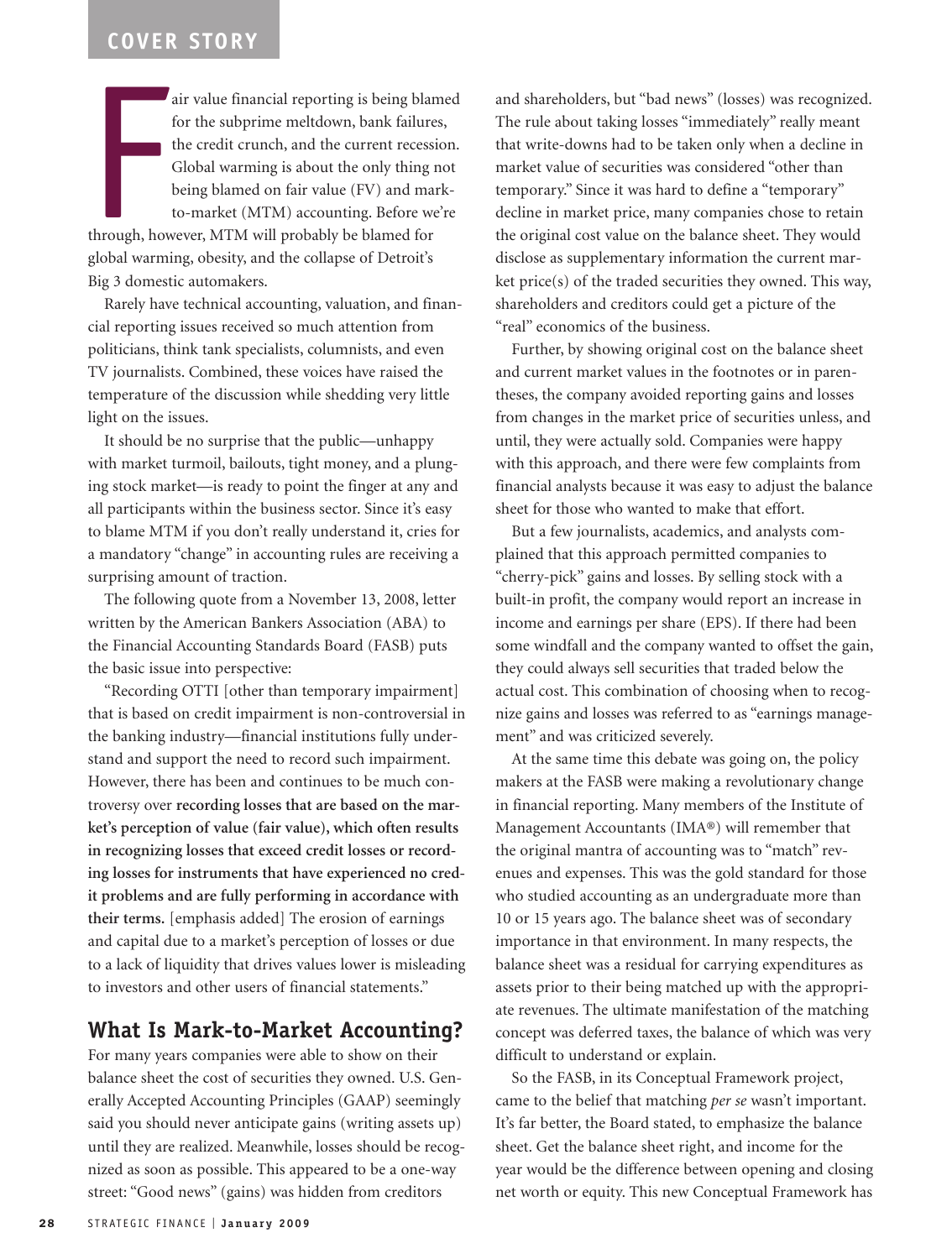gradually been put in place with each new Standard the FASB has issued.

Starting with Statement of Financial Accounting Standards (SFAS) No. 107, "Disclosures about Fair Value of Financial Statements," and SFAS No. 115, "Accounting for Certain Investments in Debt and Equity Securities," and concluding with SFAS No. 133, "Accounting for Derivative Instruments and Hedging Activities," the Board has mandated that almost all financial instruments should be valued at fair value and that *changes* in the market value of securities whose prices are marked to market should be reflected in the profit and loss (P&L) statement or equity section of the balance sheet. Therefore, changes in market value must now be reported directly.

Then some two years ago the Board issued SFAS No. 157, "Fair Value Measurements." This new Standard, contrary to popular opinion, does *not* require further or additional use of fair value in financial reporting. What it *does* do is mandate that whenever fair value is required, it must be performed in accordance with the *definition* of fair value now embodied in GAAP.

#### **A New Definition and Unintended Consequences**

For almost 120 years, the business community has had a single definition of fair market value (FMV), and this must not be confused with the FASB's new definition of fair value. For reference, the standard definition of FMV is:

**"Fair Market Value is defined as the price for which property would exchange between a willing buyer and a willing seller, each having reasonable knowledge of all relevant facts, neither under compulsion to buy or sell, and with equity to both."**

This seems pretty straightforward, and it is, because the definition really has only a few key requirements:

- ◆ An "exchange" of property, usually an asset, derived through negotiation;
- ◆ Willing buyer(s);
- $\blacklozenge$  Willing seller(s);
- ◆ Equal knowledge on both parts;
- ◆ No compulsion;
- ◆ Equity to both.

Now let's look at the definition of FV as incorporated by the FASB in SFAS No. 157:

**"Fair value is the price that would be received to sell an asset or paid to transfer a liability in an orderly transaction between market participants at the measurement date." SFAS No. 157 ¶ 5**

The key concepts of fair value as defined by the FASB are, put simply:

- ◆ Sale [not exchange],
- ◆ Market participants [sale to an unknown "market participant"],
- ◆ Orderly transaction,
- ◆ Definition applies to liabilities as well as assets. The difference between these two definitions can best

be understood in the concept of an art auction.

**Suppose there's an auction of a Picasso painting at Sotheby's or Christie's. The auctioneer starts the bidding at \$20 million, and four rounds of bidding later the highest bid is \$29 million. All of a sudden, out of the blue, someone bids \$30 million, and there are no further bids. The auctioneer hammers down his gavel, and there is now a lucky buyer of the Picasso who is committed to pay \$30 million, disregarding taxes and commissions.**

What's the fair market value of the Picasso? What's the fair value of the same painting? One clue: The two answers are *not* the same!

Under the FMV definition given above, the value is considered to be \$30 million. There was an exchange of \$30 million between a willing buyer (nobody held a gun to the head of the last buyer) and a willing seller who obviously had placed the painting on consignment in the first place. We presume both buyer and seller are knowledgeable about Picasso's art and current selling prices for comparable paintings. Finally, there appears to be equity for both since each participated willingly in the transaction.

Surprising as it may seem, under the FASB definition of fair value the painting is worth only \$29 million, not \$30 million. At least as seen from the perspective of the FASB, the new buyer immediately suffers a \$1 million impairment loss! How can this happen? Very easily, if you follow the Board's logic in the SFAS No. 157 definition of FV.

Test the auction results against the FASB's definition, and you'll find that their concept of value is premised solely on an immediate **sale** to another "market participant." Assuming every potential buyer of the Picasso throughout the world had attended the auction, we know for sure that there's at least one prospective buyer (a "market participant") at \$29 million. Further, we know that there are no other market participants at \$30 million, other than the lucky winner of the bidding war. This is true, or the bidding would have continued.

While counterintuitive, the instant impairment loss flows directly from the SFAS No. 157 definition of fair value, not from marking the painting to market. Under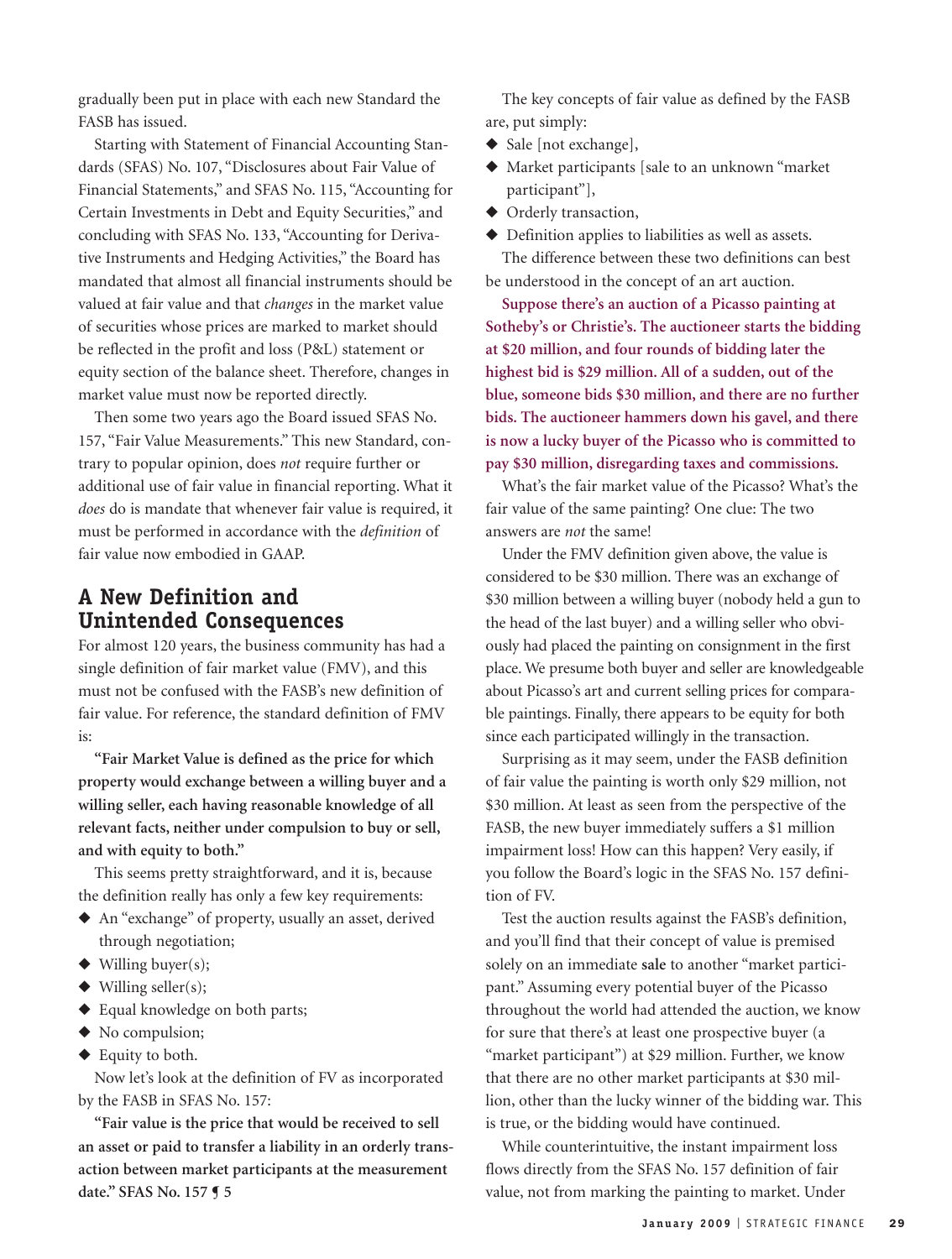#### **COVER STORY**

the fair market value definition of value, we have \$30 million, which is what was paid on a willing basis. Under the fair value definition of value, we have \$29 million, which is less than was paid on a willing basis.

It's very clear: If you change the *definition* of fair value, you change the amount determined as the fair value.

#### **Banks vs. Fair Value and Mark to Market**

It's well beyond the scope of this article to summarize the financial meltdown that began with subprime mortgages being issued to borrowers and the subsequent paper used as collateral for financial instruments sold by the issuers. The responsibility of the credit rating firms for granting the highest possible ratings to pools of mortgages that themselves were subprime is hard to understand, much less explain. The desire of investors for extra yield, plus a lack of understanding of the risks assumed by investing in those securities, certainly compounded the situation.

At some point within the past 18 months, many financial institutions, including Bear Stearns, Lehman Brothers, and Merrill Lynch, found that they held on their books enormous quantities of securities. These securities, while rated AAA by Moody's and Standard & Poor's, started to show serious default rates as individual borrowers were either unwilling or unable to keep up to date on monthly mortgage payments. The losses cascaded through the system very quickly, and, in a manner similar to a game of musical chairs, the final holders of what have been called "toxic securities" started to feel real pain.

Under GAAP this "pain" then became a trigger that caused auditors, as well as corporate management, to test the carrying values of the securities for potential impairment. Remember, trading securities have to be marked to market every financial period, but securities that are being held to maturity must be written down to market only if the current market price decline "is other than temporary." The prices for subprime financial instruments were continuing to tumble lower, and it was difficult (if not impossible) for anyone to argue, "This current decline is just temporary. Let's see if the housing market improves and borrowers resume making payments (instead of walking away from the homes). Then our securities will bounce right back!"

As prices for subprime paper kept going lower, two things were happening. Companies were reporting losses due to the decline in market value. The losses in turn reduced the capital cushion that firms have to have on hand because every dollar of loss reduced net worth

directly. Declining net worth *had* to be rebuilt. If a company has zero net worth, this is one of the tests for bankruptcy; as net worth kept declining, there was tremendous pressure on the holders of these now almost unsalable securities (that is, unsalable at a "reasonable" price) to obtain new capital.

One way to shore up the balance sheet was to convert securities into cash. The only way to accomplish this is to sell the securities to someone else—someone who can and will pay you. All of a sudden there were more sellers than buyers *at the price levels that sellers hoped for*.

# **Forced or liquidating sales do** *not* **represent fair market value and, according to the FASB and SEC, really don't reflect fair value either.**

Economics 101 says that when there are more potential sellers than buyers, the only way for the market "to clear" is for prices to go down to a level at which buyers will respond. In the last half of 2007 and all of 2008, securities markets in the United States once again proved that the Law of Supply and Demand was alive and well. In short, the basic tenet of Economics 101 had NOT been repealed.

Many of those adversely affected by the events of the past year and a half are pleading for a major change in accounting. A "simple" change to GAAP, they assert, would have precluded the prior problems and would allow future recovery to go much faster. All that Congress, the Securities & Exchange Commission (SEC), or the FASB would have to do is repeal SFAS No. 157 dealing with fair value. According to these market participants, including the American Bankers Association, it was marking securities to fair value that caused the problem!

#### **How Repealing Fair Value Would "Solve" the Problem**

Many bankers have chosen to make the argument that it was the FASB's mark-to-market requirement that caused much of the problem, not necessarily that their prior investments in subprime mortgage-backed securities and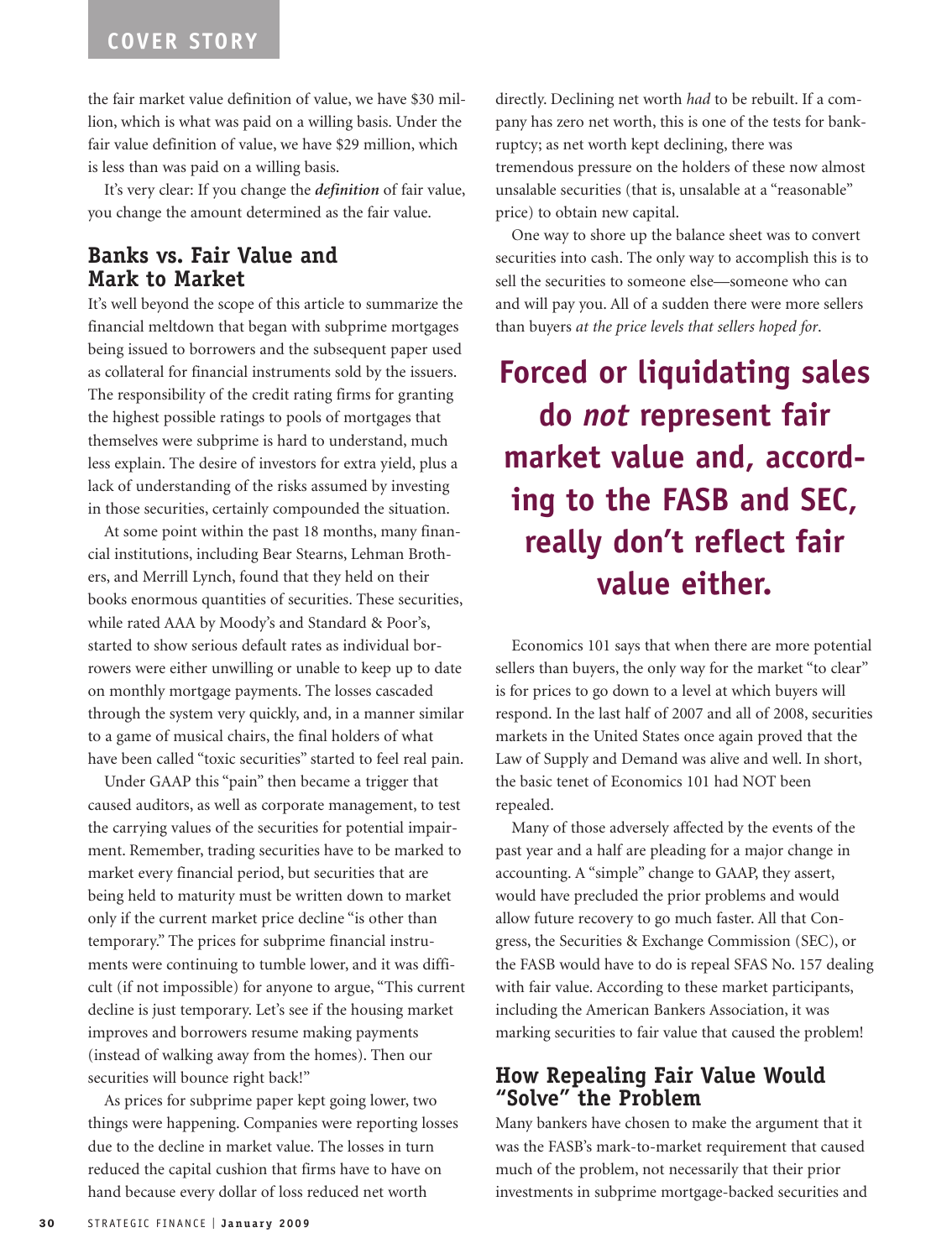credit default swaps were poorly thought out.

Their theory is that if fair value were repealed, then mark to market would be easier to meet because the "market" would now be something much higher. There had been a "death spiral" as reported sales prices drove prices lower, which forced more sales and so on. Repealing fair value would make MTM *look* a lot better, and there wouldn't have to be forced sales because capital wouldn't be eroded. With sufficient capital potential not being wiped out, lenders to Wall Street would once again jump on board, and all would be right with the world. And the only thing that's required is a temporary suspension of SFAS No. 157!

If only things were that simple.

There's no question that prices for subprime securities were in a death spiral. The lower prices caused still more sales, and the more sales caused still lower prices. That's incontrovertible.

But blaming this all on mark-to-market requirements misses the point. Critics of abolishing SFAS No. 157 those in effect supporting the present system—argue that not disclosing current prices is like breaking a thermometer if you think the temperature is too hot. It's the heat, not the thermometer, that causes discomfort. Similarly, it was low prices for subprime securities that caused the financial discomfort, not marking them to market.

The argument that *knowing* the "truth" is better than disguising things simply to look better is hard to contradict. Marking security prices to market makes sense, but if—and only if—the "market" is accurate.

#### **What's the** *Real* **Market?**

If there's a good market price, and if you have assets that are not only readily available for sale but are likely to be sold, then disclosing the current market prices should be mandatory.

There are two separate concepts incorporated into the above sentence, and each is important:

- ◆ There's a functioning market with willing buyers and sellers not under compulsion.
- ◆ There are assets that could and would be sold into that market.

Look at the two requirements. Taken separately, each is necessary but not sufficient to support MTM accounting.

**Requirement No. 1.** There has to be a functioning market for the quoted prices to reflect real value. The problem over the past six months is that many of the reported sales were *forced* or *liquidating*. **Forced or liquidating sales do** *not* **represent fair market value and,**

**according to the FASB and SEC, really don't reflect fair value either.** The trouble is that when Merrill Lynch sold some \$30 billion (face value) of securities at 22 cents on the dollar, some observers believed that was a market price in accordance with the definition of SFAS No. 157. The problem is that the FASB's use of the term "orderly transaction" appears to be misinterpreted by many companies.

The term "willing seller" in the FMV definition would be a lot easier to interpret. There is little doubt that Merrill Lynch was an *unwilling* seller because it was being forced to sell securities, almost irrespective of price, in order to improve its capital position. The business press, in fact, commented at the time that they were lucky to obtain any bid because the real question was how the buyer (a hedge fund) was ultimately going to make out. The Merrill Lynch transaction was "orderly" in the sense that the buyer paid the seller. But the whole thrust of the FASB definition on "exit value" meant that it was easy to interpret the 22 cents on the dollar as Merrill's "exit price." In effect, this is the argument the ABA made in another part of the letter from which I quoted earlier.

The ABA argument really faults the major accounting firms for trying to apply "rules" regarding the fair value of a particular security and determining by that rule when an impairment exists and must be recorded. Yet there are no formal rules in GAAP as to the determination of "the market." The real determination of fair value or fair market value involves judgment.

The need for judgment is the reason that we'll never arrive at full fair value accounting. Liquidation values differ from going-concern values. Who will tell a company what assumption to make, whether FV should be determined on liquidation or going-concern assumptions? And who will determine whether a particular transaction by a third party, as reported in the press, was or was not a forced sale? Forced or liquidating sales don't represent the "market." Yet without specifying the assumption, how could you compare Company A, which values everything at going concern, with Company B in the same industry, which values everything at liquidation value?

Both values can fulfill the SFAS No. 157 definition of fair value, depending on your assumption of which "market participant" would be the buyer.

**Requirement No. 2.** Determining the fair value of assets that *won't* be sold appears to provide little useful information to investors and creditors. The overriding purpose of financial reporting, according to the FASB's own Conceptual Framework, is to provide information